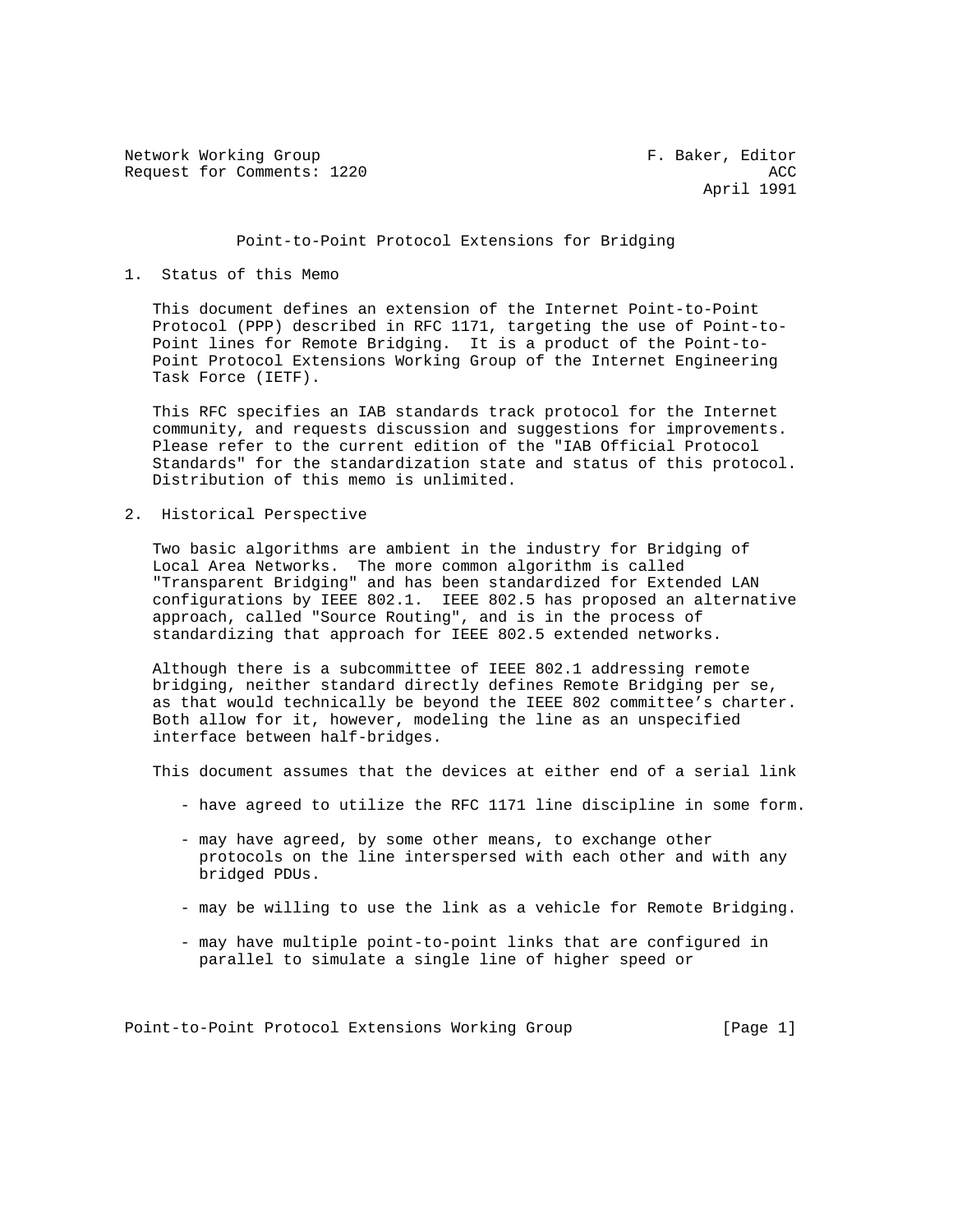reliability, but message sequence issues are solved by the transmitting end.

- 3. General Considerations
- 3.1. Link Quality Monitoring

 It is strongly recommended that Point-to-Point Bridge Protocol implementations utilize Magic Number Loopback Detection and Link- Quality-Monitoring. This is because the 802.1 Spanning Tree protocol, which is integral to both Transparent Bridging and Source Routing (as standardized), is unidirectional during normal operation, with HELLO PDUs emanating from the Root System in the general direction of the leaves, without any reverse traffic except in response to network events.

3.2. Message Sequence

 The multiple link case requires consideration of message sequentiality. The transmitting station must determine either that the protocol being bridged requires transmissions to arrive in the order of their original transmission, and enqueue all transmissions on a given conversation onto the same link to force order preservation, or that the protocol does NOT require transmissions to arrive in the order of their original transmission, and use that knowledge to optimize the utilization of the several links, enqueuing traffic to links to minimize delay.

 In the absence of such a determination, the transmitting station must act as though all protocols require order preservation; many protocols designed primarily for use on a single LAN in fact do. A protocol could be described to maintain message sequentiality across multiple links, either by sequence numbering or by fragmentation and re-assembly, but this is neither elegant nor absolutely necessary.

3.3. Maximum Receive Unit Considerations

 Please note that the negotiated MRU must be large enough to support the MAC Types that are negotiated for support, there being no fragmentation and re-assembly. Even Ethernet frames are larger than the default MRU of 1500 octets.

#### 3.4. Separation of Spanning Tree Domains

 It is conceivable that a network manager might wish to inhibit the exchange of BPDUs on a link in order to logically divide two regions into separate Spanning Trees with different Roots (and potentially different Spanning Tree implementations or algorithms). In order to

Point-to-Point Protocol Extensions Working Group [Page 2]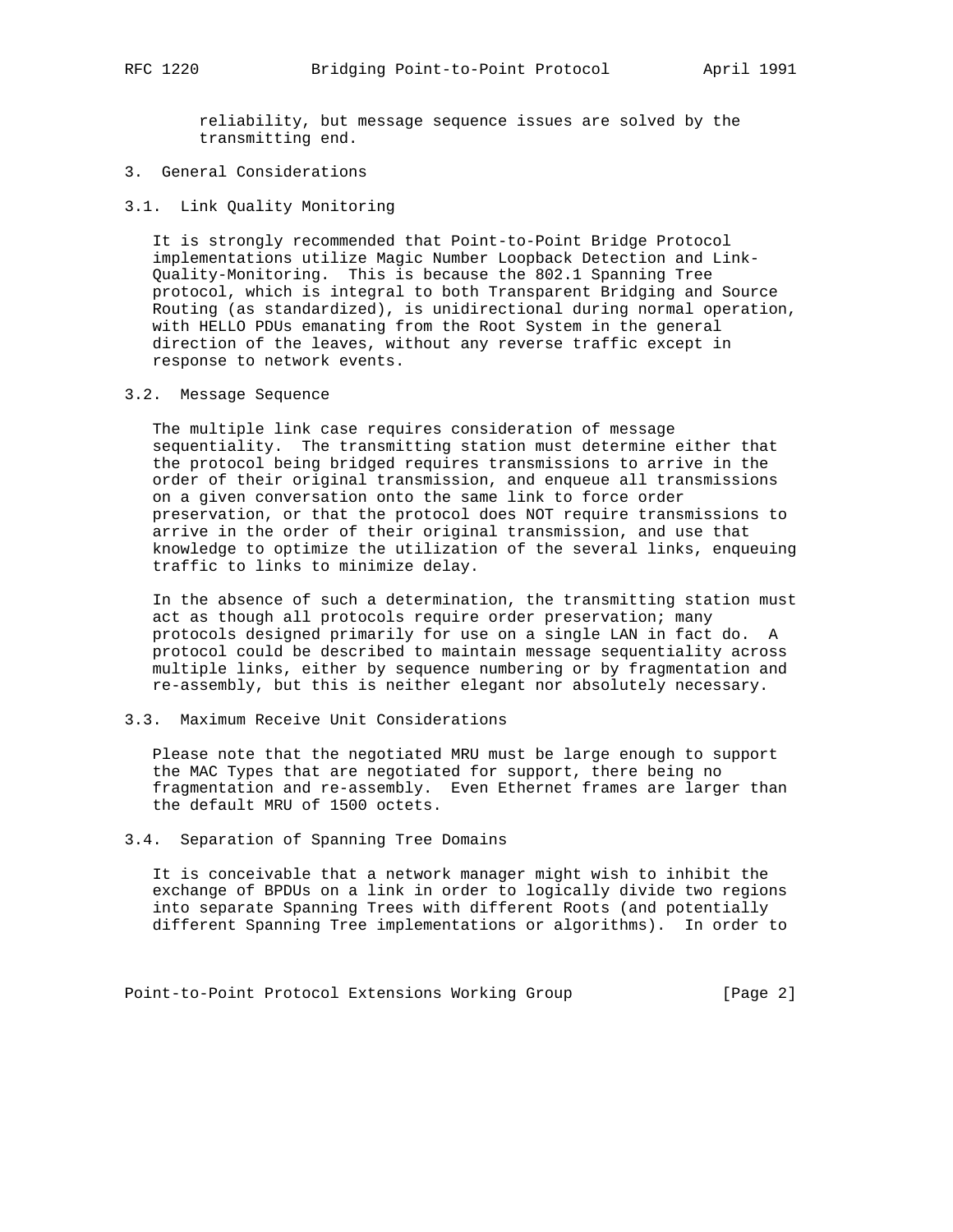do that, he must configure both ends to not exchange BPDUs on a link. For the sake of robustness, a bridge which is so configured must silently discard the BPDU of its neighbor, should it receive one.

4. IEEE 802.1 Transparent Bridging

4.1. Overview of IEEE 802.1 Transparent Bridging

 As a favor to the uninitiated, let us first describe Transparent Bridging. Essentially, the bridges in a network operate as isolated entities, largely unaware of each others' presence. A Transparent Bridge maintains a Forwarding Database consisting of

{address, interface}

 records by saving the Source Address of each LAN transmission that it receives along with the interface identifier for the interface it was received on. It goes on to check whether the Destination Address is in the database, and if so, either discards the message (if the destination and source are located at the same interface) or forwards the message to the indicated interface. A message whose Destination Address is not found in the table is forwarded to all interfaces except the one it was received on; this describes Broadcast/Multicast behavior as well.

 The obvious fly in the ointment is that redundant paths in the network cause indeterminate (nay, all too determinate) forwarding behavior to occur. To prevent this, a protocol called the IEEE 802.1(d) Spanning Tree Protocol is executed between the bridges to detect and logically remove redundant paths from the network.

 One system is elected as the "Root", which periodically emits a message called a Bridge Hello Protocol Data Unit, or BPDU, heard by all of its neighboring bridges. Each of these modifies and passes the BPDU on to its neighbors, and they to theirs, until it arrives at the leaf LAN segments in the network (where it dies, having no further neighbors to pass it along) or until the message is stopped by a bridge which has a superior path to the "Root". In this latter case, the interface the BPDU was received on is ignored (i.e., it is placed in a Hot Standby status, no traffic is emitted onto it except the BPDU, and all traffic received from it is discarded) until a topology change forces a recalculation of the network.

4.2. IEEE 802.1 Remote Bridging Activity

 There exist two basic sorts of bridges - ones that interconnect LANs directly, called Local Bridges, and ones that interconnect LANs via an intermediate medium such as a leased line, called Remote Bridges.

Point-to-Point Protocol Extensions Working Group [Page 3]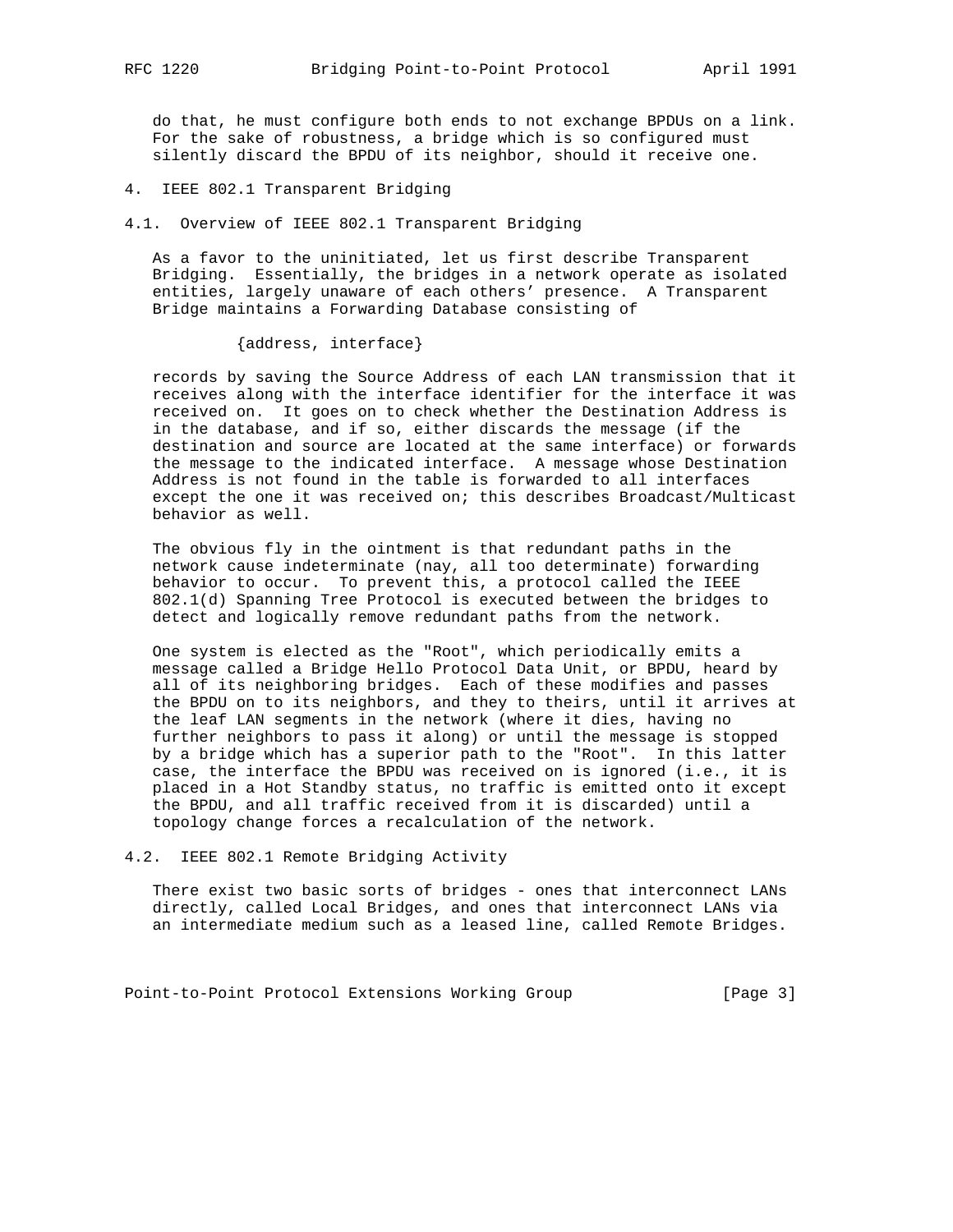The Point-to-Point Protocol might be used by a Remote Bridge.

 There is more than one proposal within the IEEE 802.1 Interworking Committee for modeling the Remote Bridge. In one model, the interconnecting serial link(s) are treated in the same way that a LAN is, having a standard IEEE 802.1 Link State; in another, the serial links operate in a mode quite different from the LANs that they interconnect. For the sake of simplicity of specification, the first model is adopted, although some of the good ideas from proponents of the second model are included or allowed for.

 Therefore, given that transparent bridging is configured on a line or set of lines, the specifics of the link state with respect to the bridge is defined by IEEE 802.1(d). The Bridge Protocol Data Unit, or BPDU, is defined there, as well as the algorithms for its use.

 It is assumed that, if a Point-to-Point Link neighbor receives IEEE 802.1 BPDUs without rejecting them with the RFC 1171 Protocol-Reject LCP PDU, Transparent Bridging is permitted on the link.

## 4.3. IEEE 802.5 Source Routing

 The IEEE 802.5 Committee has defined a different approach to bridging for use on the Token Ring, called Source Routing. In this approach, the originating system has the responsibility of indicating what path that the message should follow. It does this, if the message is directed off the local ring, by including a variable length MAC header extension called the Routing Information Field, or RIF. The RIF consists of one 16 bit word of flags and parameters followed by zero or more ring-and-bridge identifiers. Each bridge en route determines from this "source route list" whether it should receive the message and how to forward it.

 The algorithm for Source Routing requires the bridge to be able to identify any interface by its ring-and-bridge identifier, and to be able to identify any of its OTHER interfaces likewise. When a packet is received which has the Routing Information Field (RIF) present, a boolean in the RIF is inspected to determine whether the ring-and bridge identifiers are to be inspected in "forward" or "reverse" sense. In a "forward" search, the bridge looks for the ring-and bridge identifier of the interface the packet was received on, and forwards the packet toward the ring identified in the ring-and-bridge identifier that follows it. In a "reverse" search, the bridge looks for the ring-and-bridge identifier of the OTHER INTERFACE, and delivers the packet to the indicated interface if such is found.

 The algorithms for handling multicasts ("Functional Addresses" and "Group Addresses") have been the subject of much discussion in 802.5,

Point-to-Point Protocol Extensions Working Group [Page 4]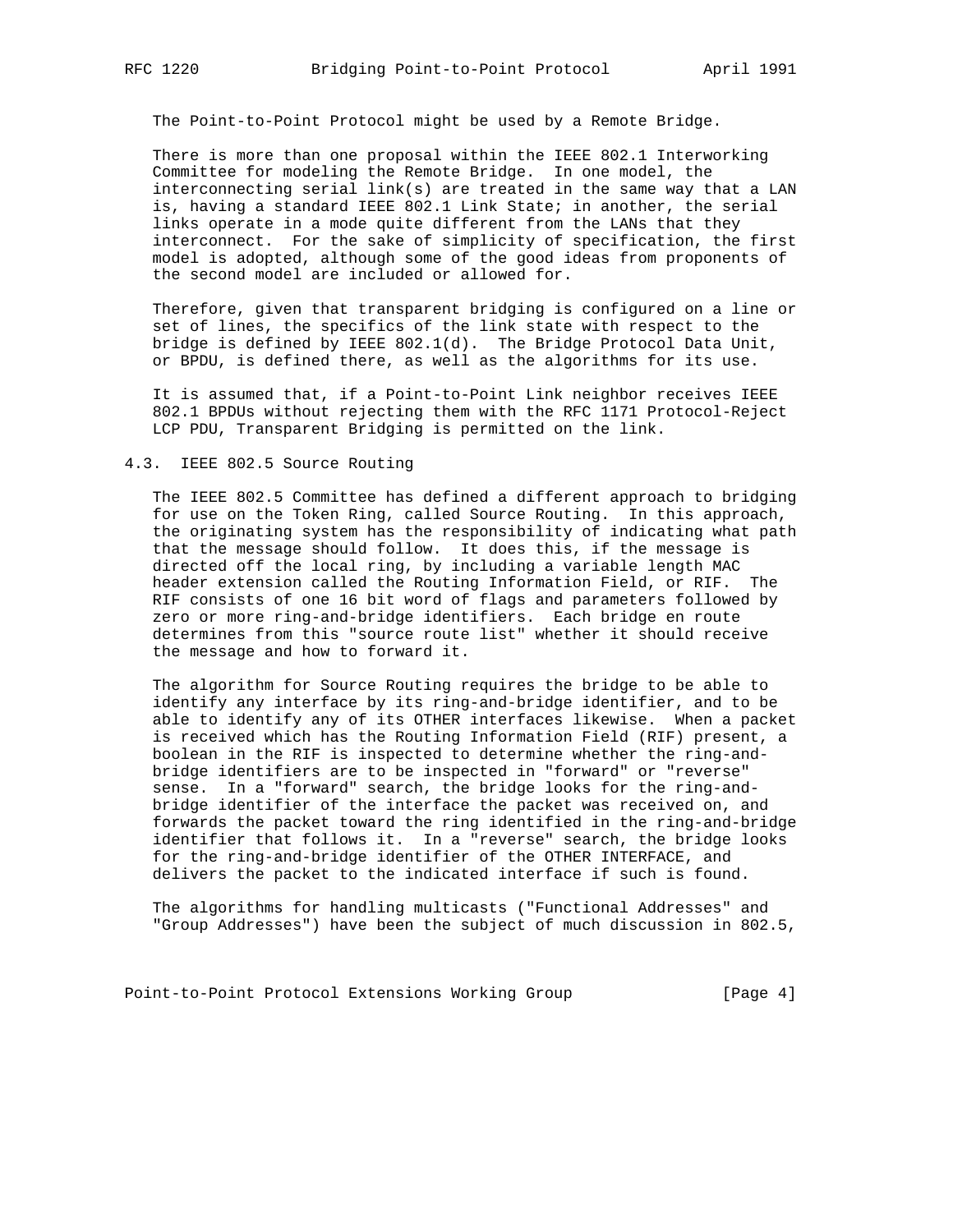and are likely to be the most troublesome for bridge implementations. Fortunately, they are beyond the scope of this document.

4.4. IEEE 802.5 Remote Bridging Activity

 There is no Remote Bridge proposal in IEEE 802.5 at this time, although IBM ships a remote Source Routing Bridge. Simplicity would dictate that we choose the same model for IEEE 802.5 Source Routing that was selected for IEEE 802.1, but necessity requires a ring number for the line in some cases. We allow for both models.

 Given that source routing is configured on a line or set of lines, the specifics of the link state with respect to the bridge is defined by the IEEE 802.5 Addendum on Source Routing. The requisite PDUs for calculating the spanning tree (used for assuring that each ring will receive at most one copy of a multicast) are defined there, as well as the algorithms for their use. MAC PDUs (Beacon, Ring Management, etc) are specific to the MAU technology and are not exchanged on the line.

4.5. Source Routing to Transparent Bridge Translation

 IEEE 802 also has a subcommittee looking at the interoperation of Transparent Bridging and Source Routing. For the purposes of this standard, such a device is both a transparent and a source routing bridge, and will act on the line in both ways, just as it does on the LAN.

5. Traffic Services

 Several services are provided for the benefit of different system types and user configurations. These include LAN Frame Checksum Preservation, LAN Frame Checksum Generation, Tinygram Compression, and the identification of closed sets of LANs.

5.1. LAN Frame Checksum Preservation

 IEEE 802.1 stipulates that the Extended LAN must enjoy the same probability of undetected error that an individual LAN enjoys. Although there has been considerable debate concerning the algorithm, no other algorithm has been proposed than having the LAN Frame Checksum received by the ultimate receiver be the same value calculated by the original transmitter. Achieving this requires, of course, that the line protocols preserve the LAN Frame Checksum from end to end. The protocol is optimized towards this approach.

Point-to-Point Protocol Extensions Working Group [Page 5]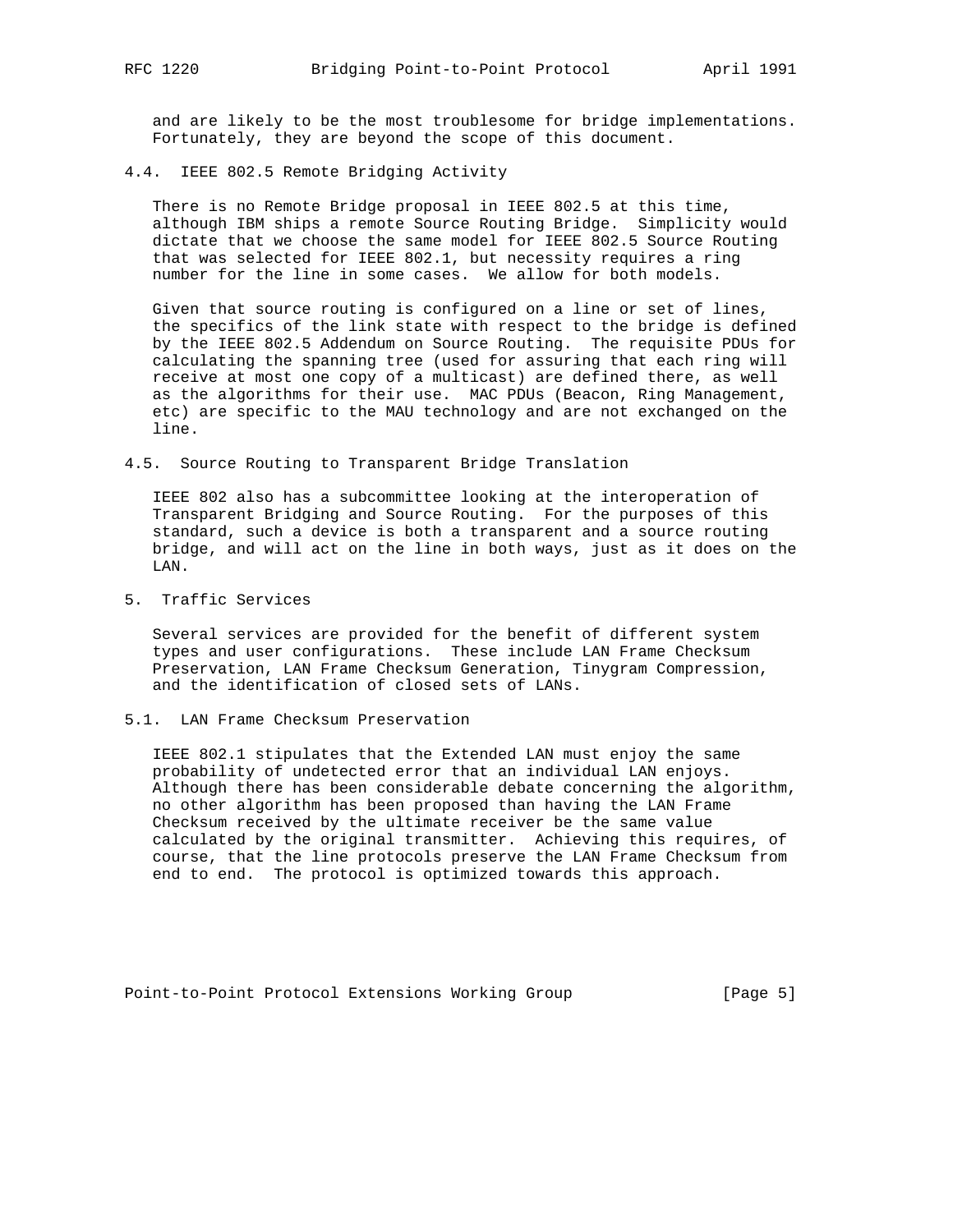## 5.2. Traffic having no LAN Frame Checksum

 The fact that the protocol is optimized towards LAN Frame Checksum preservation raises twin questions: "What is the approach to be used by systems which, for whatever reason, cannot easily support Frame Checksum preservation?" and "What is the approach to be used when the system originates a message, which therefore has no Frame Checksum precalculated?".

 Surely, one approach would be to require stations to calculate the Frame Checksum in software if hardware support were unavailable; this would meet with profound dismay, and would raise serious questions of interpretation in a Bridge/Router.

 However, stations which implement LAN Frame Checksum preservation must already solve this problem, as they do originate traffic. Therefore, the solution adopted is that messages which have no Frame Checksum are tagged and carried across the line.

 When a system which does not implement LAN Frame Checksum preservation receives a frame having an embedded FCS, it converts it for its own use by removing the trailing four octets. When any system forwards a frame which contains no embedded FCS to a LAN, it forwards it in a way which causes the FCS to be calculated.

## 5.3. Tinygram Compression

 An issue in remote Ethernet bridging is that the protocols that are most attractive to bridge are prone to problems on low speed (64 KBPS and below) lines. This can be partially alleviated by observing that the vendors defining these protocols often fill the PDU with octets of ZERO. Thus, an Ethernet or IEEE 802.3 PDU received from a line that is (1) smaller than the minimum PDU size, and (2) has a LAN Frame Checksum present, must be padded by inserting zeroes between the last four octets and the rest of the PDU before transmitting it on a LAN. These protocols are frequently used for interactive sessions, and therefore are frequently this small.

 To prevent ambiguity, PDUs requiring padding are explicitly tagged. Compression is at the option of the transmitting station, and is probably performed only on low speed lines, perhaps under configuration control.

The pseudo-code in Figure 1 describes the algorithms.

Point-to-Point Protocol Extensions Working Group [Page 6]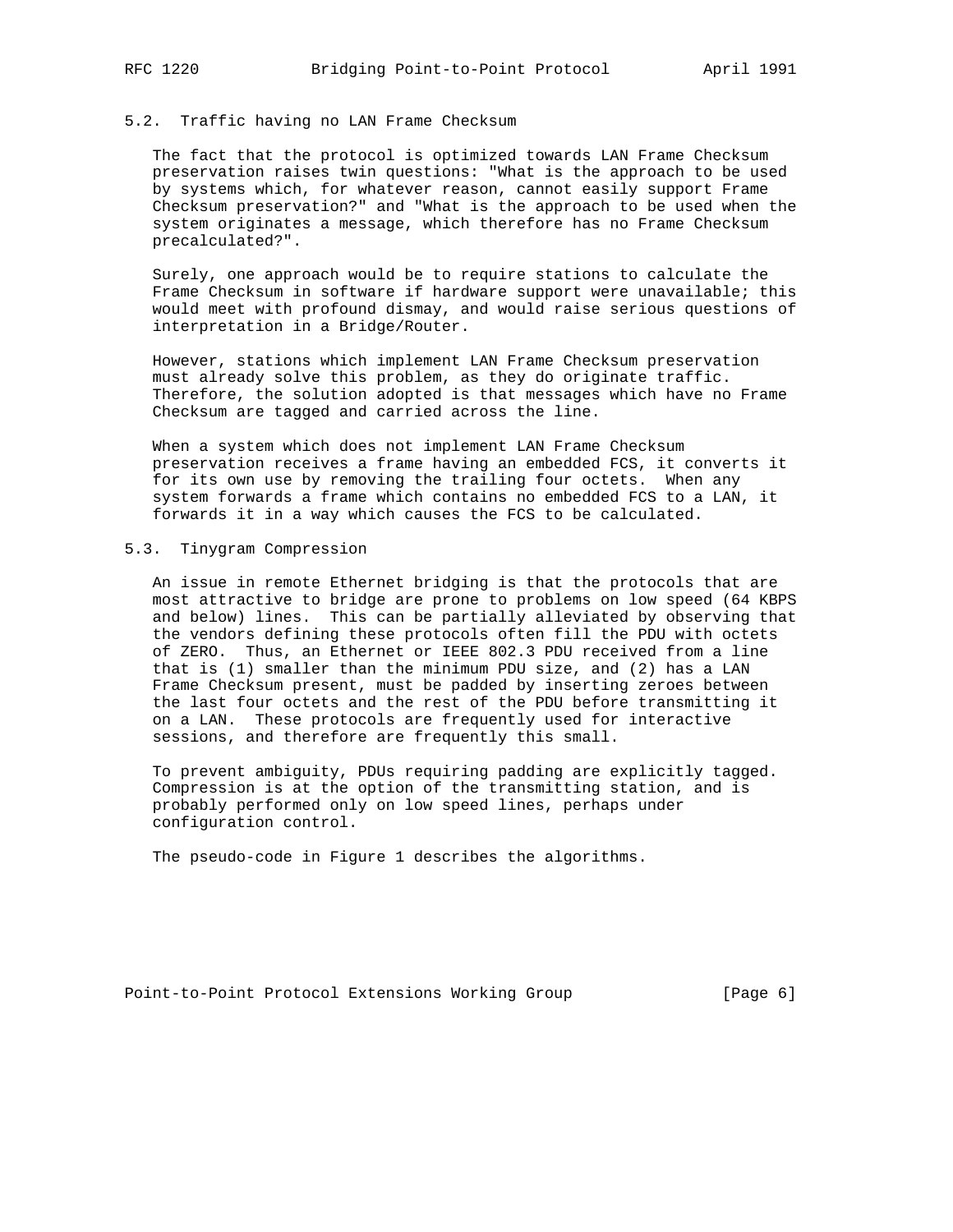# 5.4. LAN Identification

 In some applications, it is useful to tag traffic by the user community it is a part of, and guarantee that it will be only emitted onto a LAN which is of the same community. The user community is defined by a LAN ID. Systems which choose to not implement this feature must assume that any frame received having a LAN ID is from a different community than theirs, and discard it.

Point-to-Point Protocol Extensions Working Group [Page 7]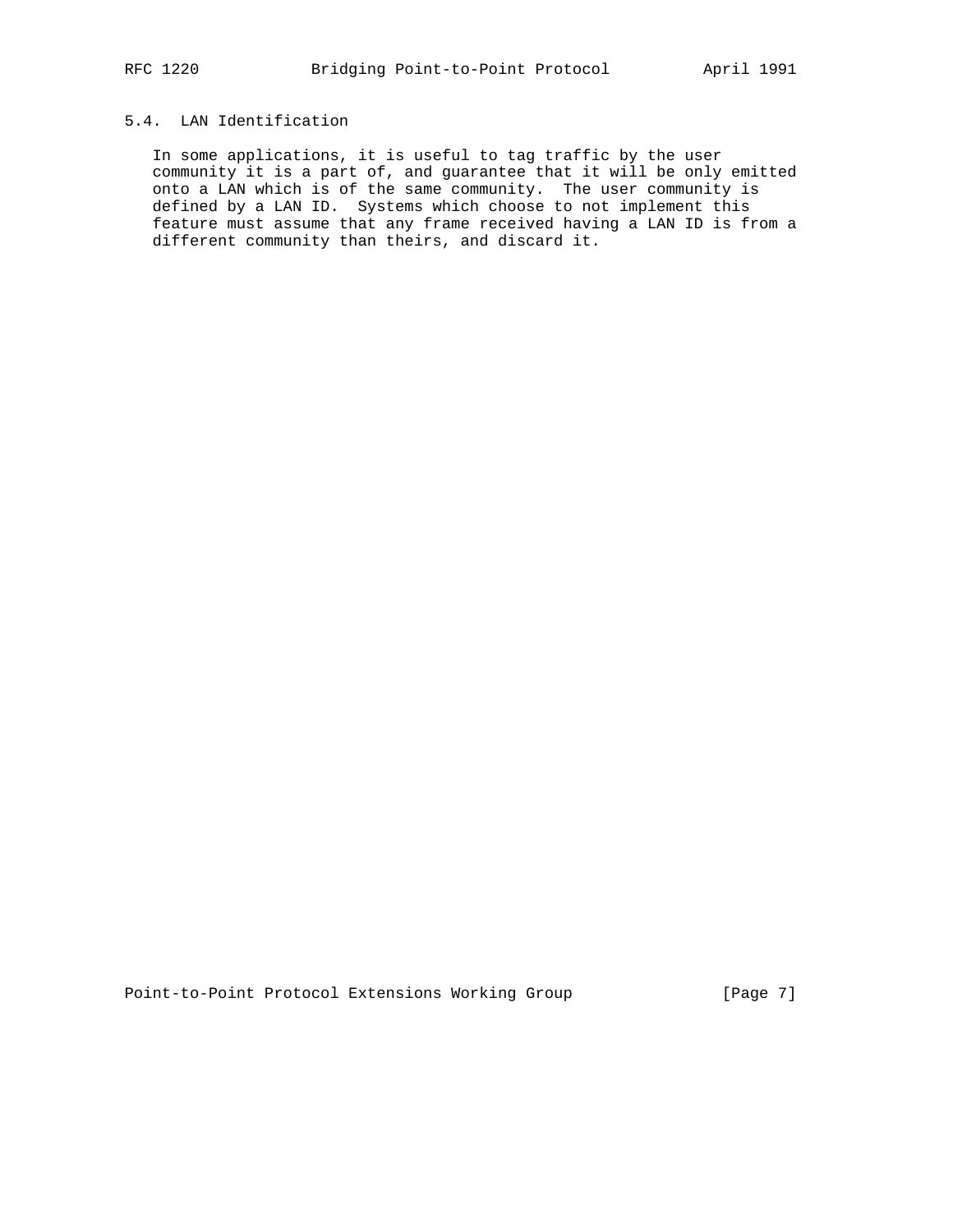```
Figure 1: Tinygram Compression Pseudo-Code
PPP Transmitter:
if (ZeroPadCompressionEnabled &&
    BridgedProtocolHeaderFormat == IEEE8023 &&
    PacketLength == Minimum8023PacketLength) {
  /*
  * Remove any continuous run of zero octets preceding,
  * but not including, the LAN FCS, but not extending
   * into the MAC header.
  */
Set (ZeroCompressionFlag); \overline{\phantom{a}} /* Signal receiver */
 if (is_Set (LAN_FCS_Present)) {
 FCS = TrailingOctets (PDU, 4); /* Store FCS */
RemoveTrailingOctets (PDU, 4); /* Remove FCS */
 while (PacketLength > 14 && /* Stop at MAC header */
 TrailingOctet (PDU) == 0) /* or last non-zero octet */
            RemoveTrailingOctets (PDU, 1);/* Remove zero octet */
       Appendbuf (PDU, 4, FCS); \frac{1}{2} /* Restore FCS */
     }
    else {
       while (PacketLength > 14 && /* Stop at MAC header */
               TrailingOctet (PDU) == 0) /* or last zero octet */
            RemoveTrailingOctets (PDU, 1);/* Remove zero octet */
    }
}
PPP Receiver:
if (ZeroCompressionFlag) { /* Flag set in header? */
 /* Restoring packet to minimum 802.3 length */
    Clear (ZeroCompressionFlag);
    if (is_Set (LAN_FCS_Present)) {
       FCS = TrailingOctets (PDU, 4); /* Store FCS */
       RemoveTrailingOctets (PDU, 4); /* Remove FCS */
        Appendbuf (PDU, 60 - PacketLength, zeroes);/* Add zeroes */
       Appendbuf (PDU, 4, FCS); /* Restore FCS */
     }
    else {
       Appendbuf (PDU, 60 - PacketLength, zeroes);/* Add zeroes */
    }
}
```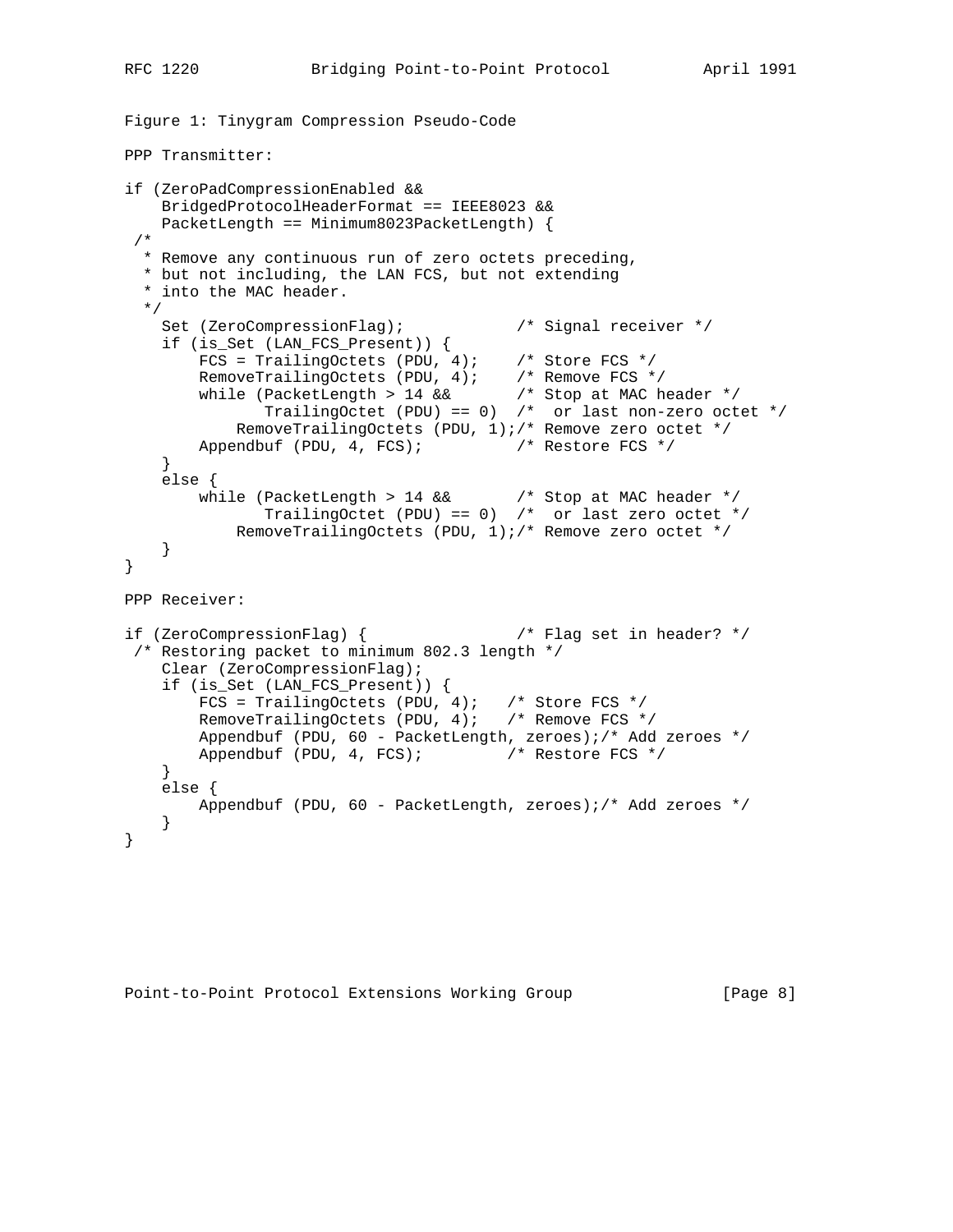| 6. Protocol Data Unit Formats              |                             |                         |                                                                 |
|--------------------------------------------|-----------------------------|-------------------------|-----------------------------------------------------------------|
| 6.1. Common LAN Traffic                    |                             |                         |                                                                 |
| Figure 2: 802.3 Frame format               |                             |                         |                                                                 |
| $\Omega$<br>+-+-+-+-+-+-+-+-+<br>HDLC FLAG |                             |                         | 0 1 2 3 4 5 6 7 8 9 0 1 2 3 4 5 6 7 8 9 0 1 2 3 4 5 6 7 8 9 0 1 |
| 0xFF                                       |                             |                         | $0 \times 03$ $1 \times 000$ $1 \times 31$ +                    |
|                                            |                             |                         | F I Z 0  Count   MAC Type   LAN ID high word (optional) +       |
|                                            |                             |                         | LAN ID low word (optional)   Destination MAC Address +          |
|                                            |                             | Destination MAC Address | $+$                                                             |
|                                            |                             | Source MAC Address      | $+$                                                             |
| Source MAC Address (and Length/Type +      |                             |                         |                                                                 |
|                                            | LLC data                    |                         |                                                                 |
|                                            |                             |                         |                                                                 |
|                                            | LAN FCS (optional)          |                         |                                                                 |
|                                            | potential line protocol pad |                         | $\overline{+}$                                                  |

 For Bridging LAN traffic, the format of the frame on the line is as shown in Figures 2 or 3. This conforms to RFC 1171 section 3.1 "Frame Format". It also allows for RFC 1172 [2] negotiation of Protocol Field Compression and Address and Control Field Compression. It is recommended that devices which use controllers that require even memory addresses negotiate to NOT USE Protocol Field Compression on other than low speed links.

+-+-+-+-+-+-+-+-+-+-+-+-+-+-+-+-+-+-+-+-+-+-+-+-+-+-+-+-+-+-+-+-+

| HDLC CRC | HDLC FLAG |

+-+-+-+-+-+-+-+-+-+-+-+-+-+-+-+-+-+-+-+-+-+-+-+-+

Point-to-Point Protocol Extensions Working Group [Page 9]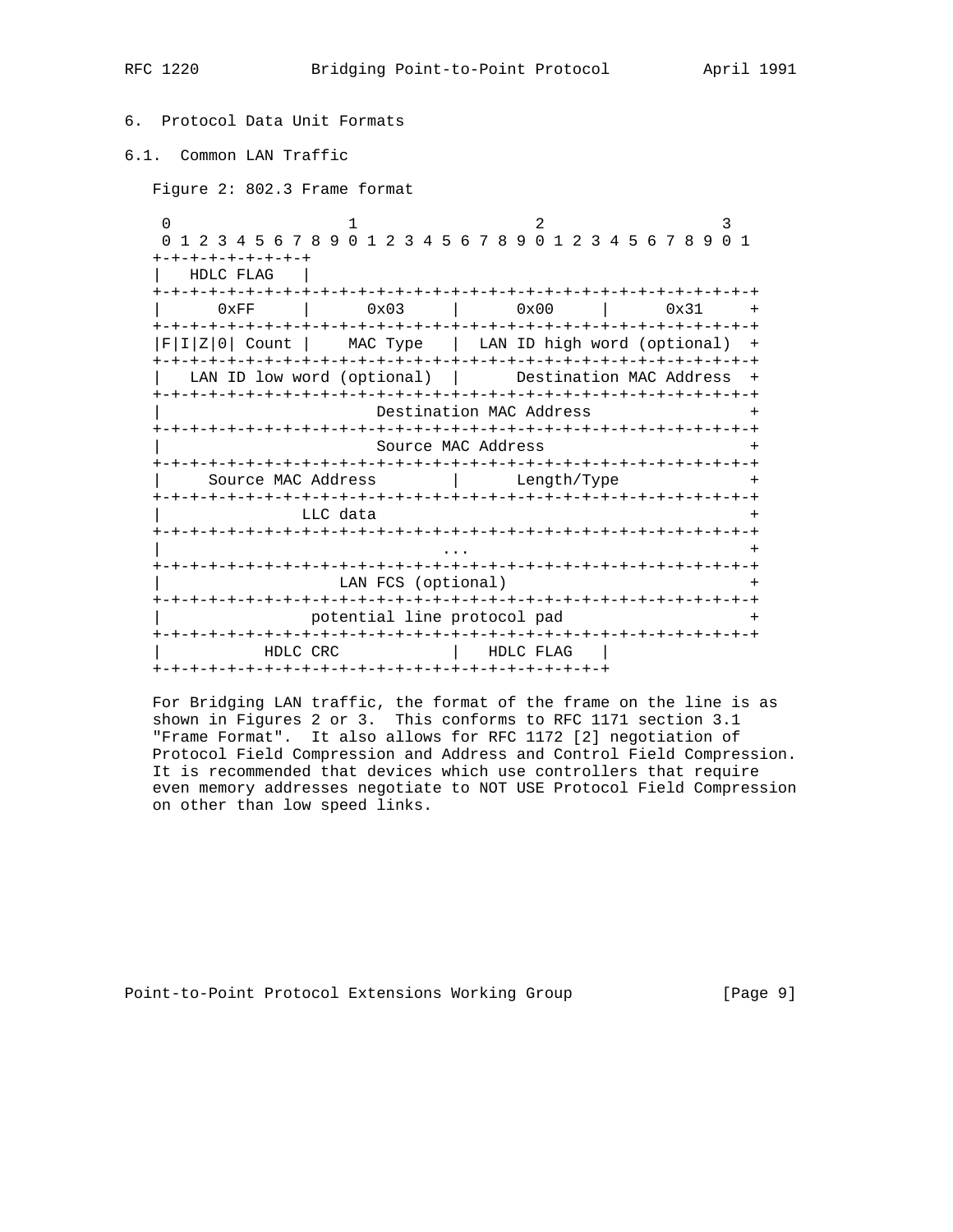Figure 3: 802.4/802.5/FDDI Frame format

 $\begin{array}{ccccccc}\n0 & & & 1 & & & 2 & & 3\n\end{array}$  0 1 2 3 4 5 6 7 8 9 0 1 2 3 4 5 6 7 8 9 0 1 2 3 4 5 6 7 8 9 0 1 +-+-+-+-+-+-+-+-+ | HDLC FLAG | +-+-+-+-+-+-+-+-+-+-+-+-+-+-+-+-+-+-+-+-+-+-+-+-+-+-+-+-+-+-+-+-+ | 0xFF | 0x03 | 0x00 | 0x31 + +-+-+-+-+-+-+-+-+-+-+-+-+-+-+-+-+-+-+-+-+-+-+-+-+-+-+-+-+-+-+-+-+ |F|I|Z|0| Count | MAC Type | LAN ID high word (optional) + +-+-+-+-+-+-+-+-+-+-+-+-+-+-+-+-+-+-+-+-+-+-+-+-+-+-+-+-+-+-+-+-+ LAN ID low word (optional) | Pad Byte | Frame Control + +-+-+-+-+-+-+-+-+-+-+-+-+-+-+-+-+-+-+-+-+-+-+-+-+-+-+-+-+-+-+-+-+ Destination MAC Address +-+-+-+-+-+-+-+-+-+-+-+-+-+-+-+-+-+-+-+-+-+-+-+-+-+-+-+-+-+-+-+-+ Destination MAC Address | Source MAC Address + +-+-+-+-+-+-+-+-+-+-+-+-+-+-+-+-+-+-+-+-+-+-+-+-+-+-+-+-+-+-+-+-+ Source MAC Address + +-+-+-+-+-+-+-+-+-+-+-+-+-+-+-+-+-+-+-+-+-+-+-+-+-+-+-+-+-+-+-+-+ LLC data +-+-+-+-+-+-+-+-+-+-+-+-+-+-+-+-+-+-+-+-+-+-+-+-+-+-+-+-+-+-+-+-+ | ... + ... + ... + ... + ... + ... + ... + ... + ... + ... + ... + ... + ... + ... + ... + ... + ... + ... + . +-+-+-+-+-+-+-+-+-+-+-+-+-+-+-+-+-+-+-+-+-+-+-+-+-+-+-+-+-+-+-+-+ FCS (optional) +-+-+-+-+-+-+-+-+-+-+-+-+-+-+-+-+-+-+-+-+-+-+-+-+-+-+-+-+-+-+-+-+ optional Data Link Layer padding +-+-+-+-+-+-+-+-+-+-+-+-+-+-+-+-+-+-+-+-+-+-+-+-+-+-+-+-+-+-+-+-+ | HDLC CRC | HDLC FLAG | +-+-+-+-+-+-+-+-+-+-+-+-+-+-+-+-+-+-+-+-+-+-+-+-+ The fields of this message are as follows: Address Field and Control Field: As defined by RFC 1171 Protocol Field: 0x0031 Flags: bits 0-3: length of the line protocol pad field. bit 4: Reserved, Set to Zero bit 5: Set if IEEE 802.3 Pad must be zero filled to minimum size bit 6: Set if the LAN ID Field is present bit 7: Set if the LAN FCS Field is present The "number of trailing "pad" octets is a deference to the fact that any point-to-point frame may have padding at the end. This

Point-to-Point Protocol Extensions Working Group [Page 10]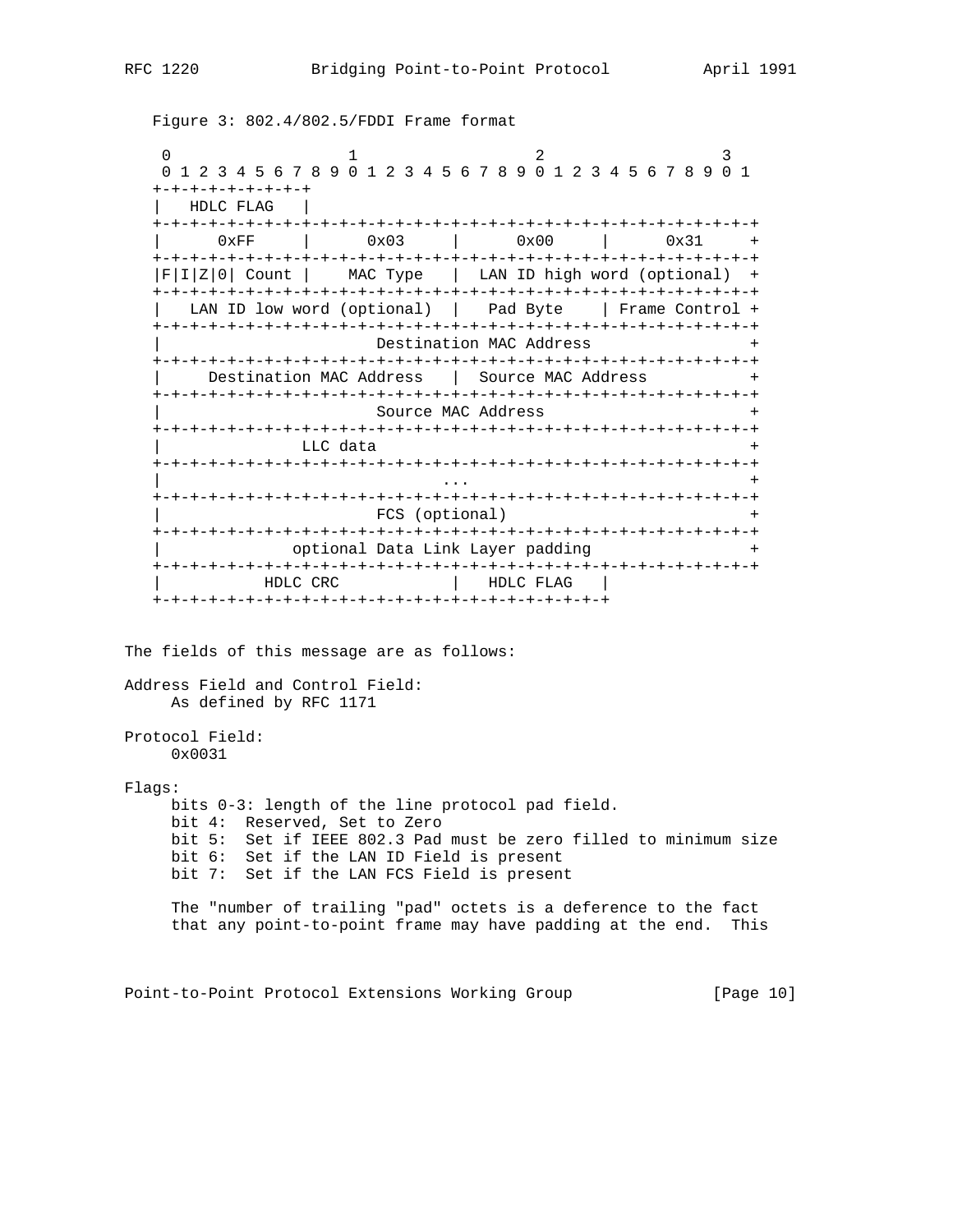number tells the receiving system how many octets to strip off the end.

### MAC Type:

 0: Reserved 1: IEEE 802.3/Ethernet 2: IEEE 802.4 3: IEEE 802.5 4: FDDI other: Assigned by the Internet Assigned Numbers Authority

LAN ID:

 This optional 32 bit field identifies the Community of LANs which may be interested to receive this frame, as described in section 5.4. If the LAN ID flag is not set, then this field is not present, and the PDU is four octets shorter.

Frame Control:

 On 802.4, 802.5, and FDDI LANs, there are a few octets preceding the Destination MAC Address, one of which is protected by the FCS. Since the MAC Type field defines the bit ordering, these are sent in MAC order. A pad octet is present to avoid odd machine address boundary problems.

Destination MAC Address:

 As defined by the IEEE. Since the MAC Type field defines the bit ordering, this is sent in MAC order.

Source MAC Address:

 As defined by the IEEE. Since the MAC Type field defines the bit ordering, this is sent in MAC order.

LLC data:

 This is the remainder of the MAC frame. This is that portion of the frame which is (or would be were it present) protected by the LAN FCS; for example, the 802.5 Access Control field, and Status Trailer are not meaningful to transmit to another ring, and are omitted.

LAN Frame Checksum:

 If present, this is the LAN FCS which was calculated by (or which appears to have been calculated by) the originating station. If the FCS Present flag is not set, then this field is not present, and the PDU is four octets shorter.

Optional Data Link Layer Padding

 RFC 1171 specifies that an arbitrary pad can be added after the data intended for transmission. The "Count" portion of the flag

Point-to-Point Protocol Extensions Working Group [Page 11]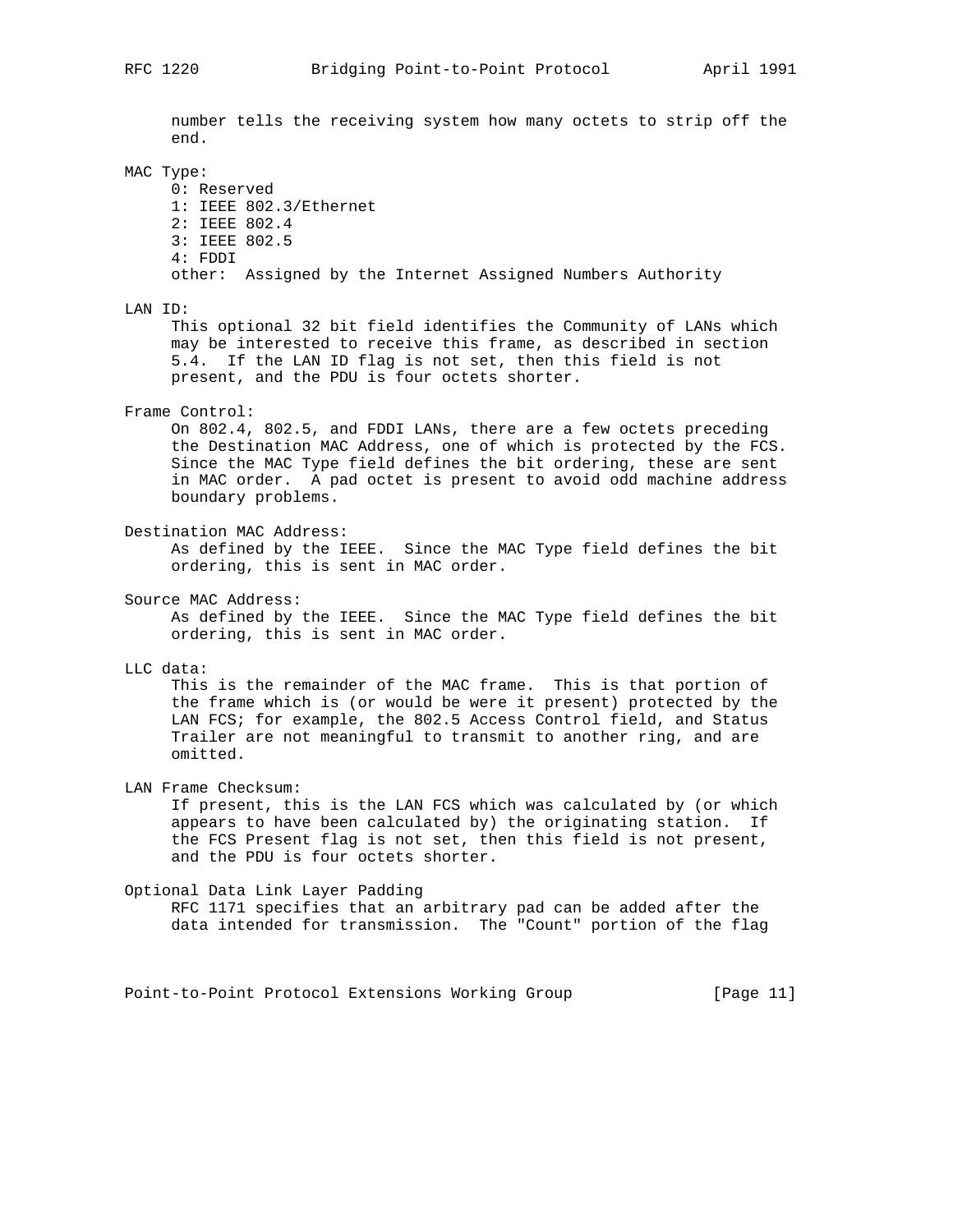field contains the length of this pad, which may not exceed 15 octets.

CRC-CCITT

 Mentioned primarily for clarity. The CRC used on the PPP link is separate from and unrelated to the LAN FCS.

6.2. IEEE 802.1 Bridge

 This is the BPDU as defined by IEEE 802.1(d), without any MAC or 802.2 LLC header (these being functionally equivalent to the Address, Control, and Protocol Fields). The LAN Pad and Frame Checksum fields are likewise superfluous and absent. The Address and Control Fields are optional, subject to the Address and Control Field Compression negotiation.

Figure 4: Bridge "Hello" PDU

0  $1$  2 3 0 1 2 3 4 5 6 7 8 9 0 1 2 3 4 5 6 7 8 9 0 1 2 3 4 5 6 7 8 9 0 1 +-+-+-+-+-+-+-+-+ | HDLC FLAG | +-+-+-+-+-+-+-+-+-+-+-+-+-+-+-+-+-+-+-+-+-+-+-+-+-+-+-+-+-+-+-+-+ | 0xFF | 0x03 | 0x02 | 0x01 + +-+-+-+-+-+-+-+-+-+-+-+-+-+-+-+-+-+-+-+-+-+-+-+-+-+-+-+-+-+-+-+-+ | BPDU data + +-+-+-+-+-+-+-+-+-+-+-+-+-+-+-+-+-+-+-+-+-+-+-+-+-+-+-+-+-+-+-+-+ | ... + ... + ... + ... + ... + ... + ... + ... + ... + ... + ... + ... + ... + ... + ... + ... + ... + ... + . +-+-+-+-+-+-+-+-+-+-+-+-+-+-+-+-+-+-+-+-+-+-+-+-+-+-+-+-+-+-+-+-+ | HDLC CRC | HDLC FLAG | +-+-+-+-+-+-+-+-+-+-+-+-+-+-+-+-+-+-+-+-+-+-+-+-+

The fields of this message are as follows:

 Address Field and Control Field: As defined by RFC 1171

 Protocol Field: 0x0201

 MAC Frame: 802.1(d) BPDU

Point-to-Point Protocol Extensions Working Group [Page 12]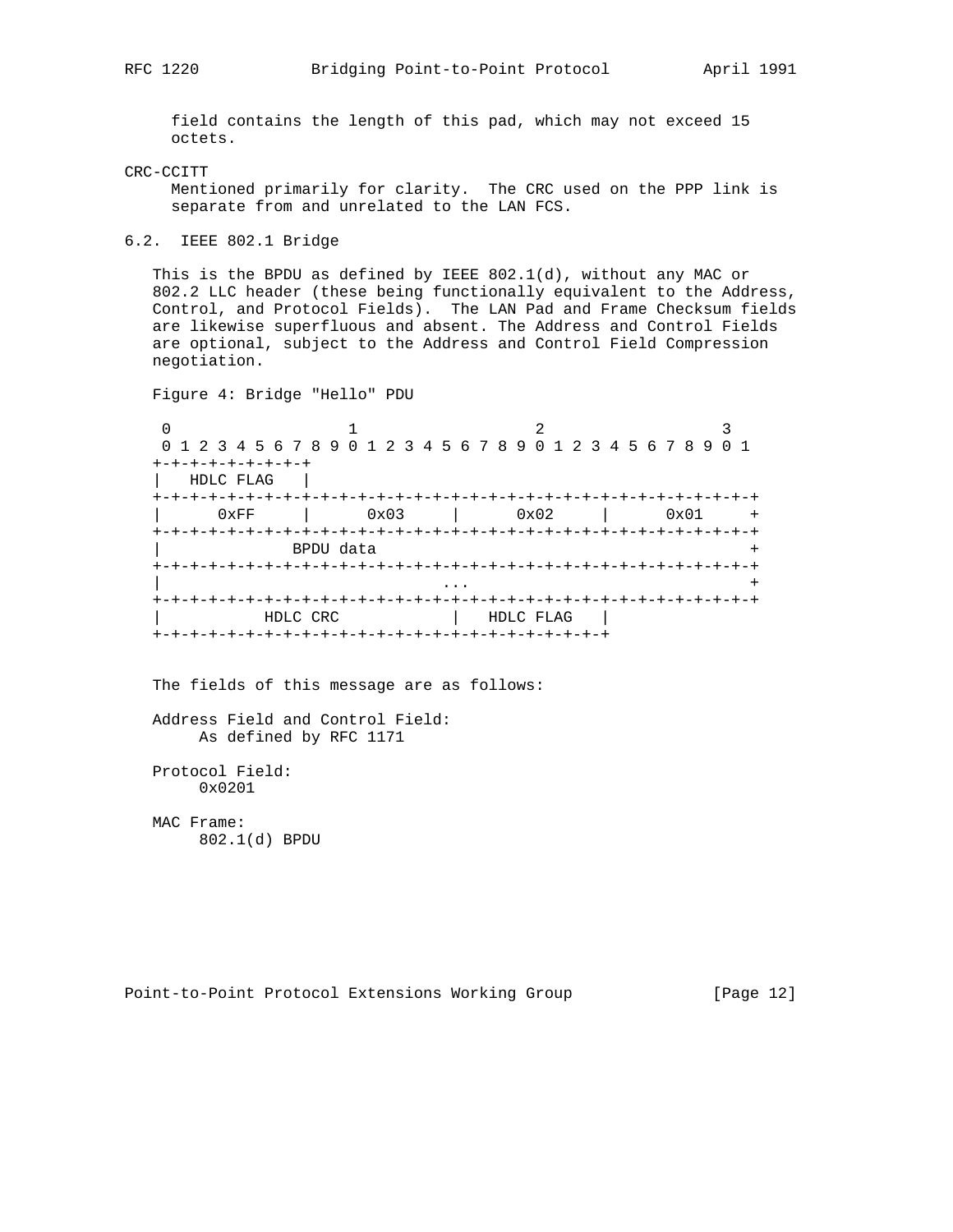## 6.3. IEEE 802 Network Control Protocol

 The Bridge Network Control Protocol is responsible for configuring, enabling, and disabling the bridges on both ends of the point-to point link. As with the Link Control Protocol, this is accomplished through an exchange of packets. BNCP packets may not be exchanged until LCP has reached the network-layer Protocol Configuration Negotiation phase. Likewise, LAN traffic may not be exchanged until BNCP has first opened the connection.

 The Bridge Network Control Protocol is exactly the same as the Point to-Point Link Control Protocol with the following exceptions:

Data Link Layer Protocol Field

 Exactly one Bridge Network Control Protocol packet is encapsulated in the Information field of PPP Data Link Layer frames where the Protocol field indicates type hex 8031 (BNCP).

Code field

 Only Codes 1 through 7 (Configure-Request, Configure-Ack, Configure-Nak, Configure-Reject, Terminate-Request, Terminate-Ack and Code-Reject) are used. Other Codes should be treated as unrecognized and should result in Code-Rejects.

Timeouts

 BNCP packets may not be exchanged until the Link Control Protocol has reached the network-layer Protocol Configuration Negotiation phase. An implementation should be prepared to wait for Link Quality testing to finish before timing out waiting for Configure-Ack or other response.

Configuration Option Types

 The Bridge Network Control Protocol has a separate set of Configuration Options. These permit the negotiation of the following items:

- MAC Types supported
- Tinygram Compression support
- LAN Identification support
- Ring and Bridge Identification

## 6.4. IEEE 802.5 Remote Ring Identification Option

 Since the Remote Bridges are modeled as normal Bridges with a strange internal interface, each bridge needs to know the ring/bridge numbers of the bridges it is adjacent to. This is the subject of a Link Negotiation. The exchange of ring-and-bridge identifiers is done using this option on the Network Control Protocol.

Point-to-Point Protocol Extensions Working Group [Page 13]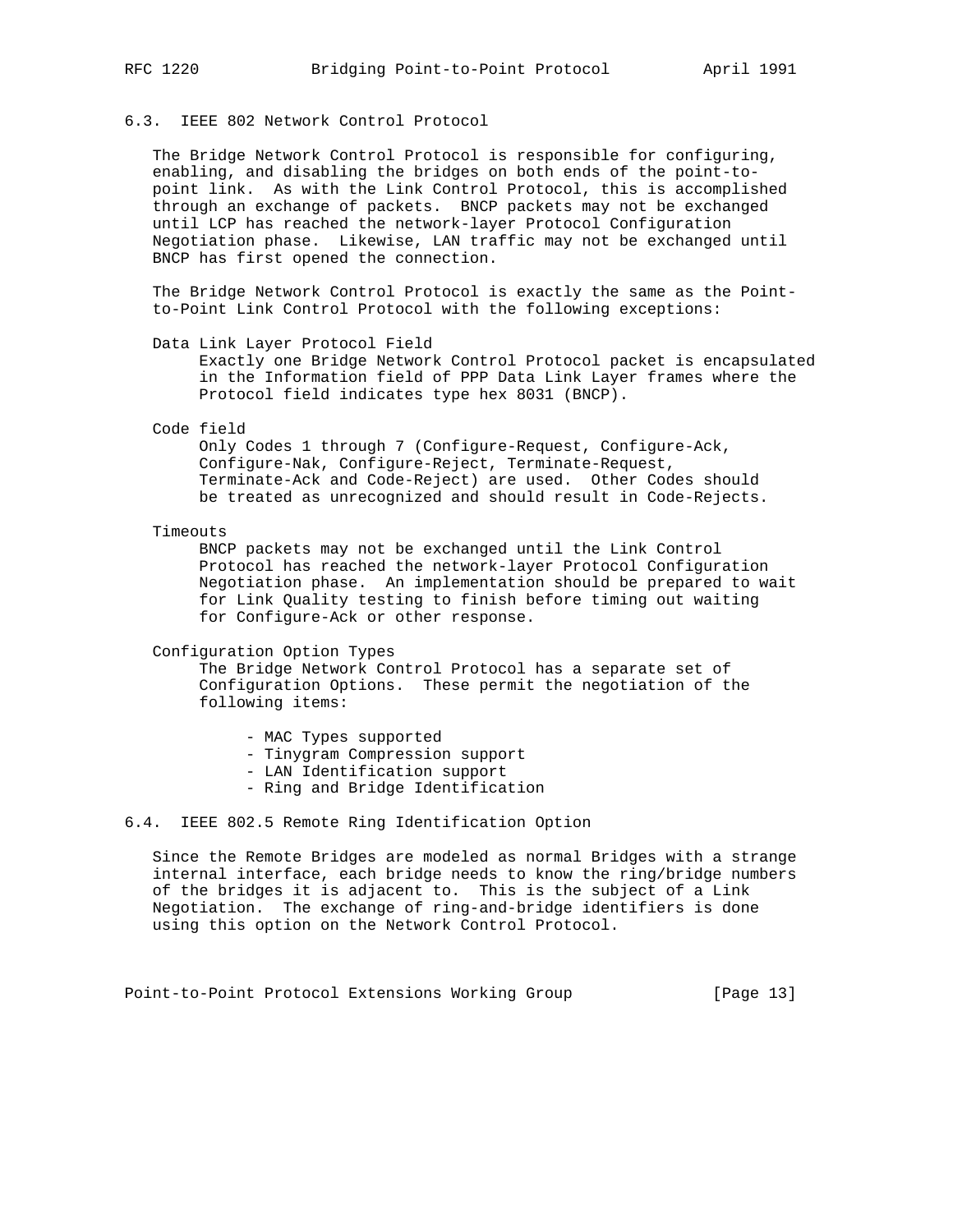The Token Ring Ring-and-Bridge Identifier, and its use, is specified by the IEEE 802.5 Addendum on Source Routing. It identifies the ring that the interface is attached to by its configured ring number, and itself by bridge number on the ring.

Figure 5: Remote Ring Identification Option

0  $1$  2 3 0 1 2 3 4 5 6 7 8 9 0 1 2 3 4 5 6 7 8 9 0 1 2 3 4 5 6 7 8 9 0 1 +-+-+-+-+-+-+-+-+-+-+-+-+-+-+-+-+-+-+-+-+-+-+-+-+-+-+-+-+-+-+-+-+ | type=1 |length = 4 | ring number |bridge#| +-+-+-+-+-+-+-+-+-+-+-+-+-+-+-+-+-+-+-+-+-+-+-+-+-+-+-+-+-+-+-+-+

Type 1 = IEEE 802.5 Source Routing Ring/Bridge Identifier

Length

4 Octets

- Ring Number A 12 bit number identifying the token ring, as defined in the IEEE 802.5 Source Routing Specification.
- Bridge Number A 4 bit number identifying the bridge on the token ring, as defined in the IEEE 802.5 Source Routing Specification.

## 6.5. IEEE 802.5 Line Identification Option

 This option permits the systems to treat the line as a visible "Token Ring", in accordance with the Source Routing algorithm. The bridges exchange ring-and-bridge identifiers using this option on the Network Control Protocol. The configured ring numbers must be identical in normal operation.

 The Token Ring Ring-and-Bridge Identifier, and its use, is specified by the IEEE 802.5 Addendum on Source Routing. It identifies the ring that the interface is attached to by its configured ring number, and itself by bridge number on the ring.

Figure 6: Line Identification Option

0  $1$  2 3 0 1 2 3 4 5 6 7 8 9 0 1 2 3 4 5 6 7 8 9 0 1 2 3 4 5 6 7 8 9 0 1 +-+-+-+-+-+-+-+-+-+-+-+-+-+-+-+-+-+-+-+-+-+-+-+-+-+-+-+-+-+-+-+-+ | type=2 | length = 4 | ring number | bridge#| +-+-+-+-+-+-+-+-+-+-+-+-+-+-+-+-+-+-+-+-+-+-+-+-+-+-+-+-+-+-+-+-+

Point-to-Point Protocol Extensions Working Group [Page 14]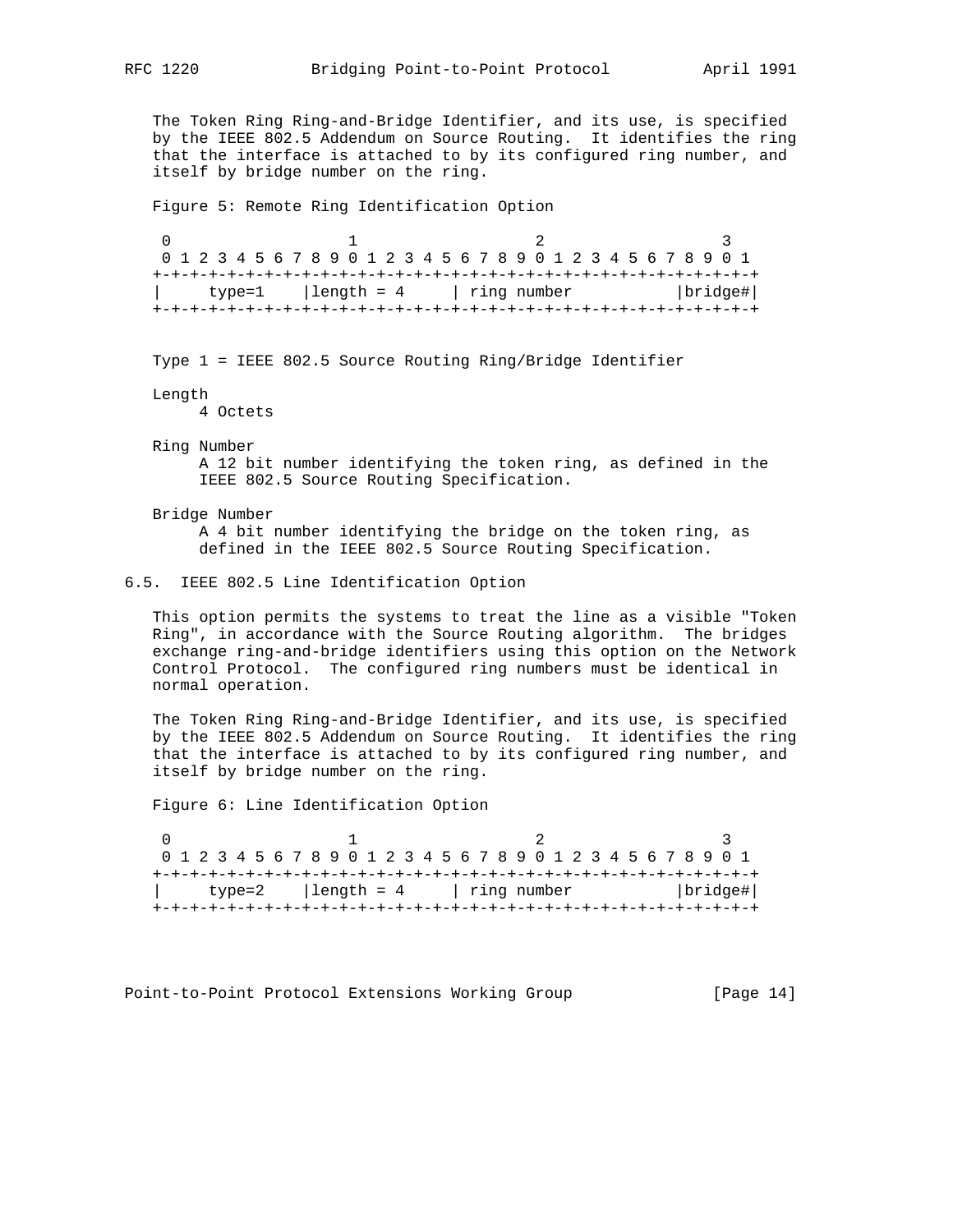Type 2 = IEEE 802.5 Line "Ring/Bridge" Identifier

Length

4 Octets

 Ring Number A 12 bit number identifying the line, as defined in the IEEE 802.5 Source Routing Specification.

Bridge Number

 A 4 bit number identifying the bridge on the token ring, as defined in the IEEE 802.5 Source Routing Specification.

## 6.6. MAC Type Support Selection

 The MAC Type Selection Option is provided to permit nodes to advertise what sort of traffic they are prepared to convey. A device negotiating a 1600 octet MRU, for example, may not be willing to support 802.5 (although it might, with certain changes necessary in the RIFs it passes, and given that the hosts it supports implement the 802.5 Maximum Frame Size correctly), and is definitely not prepared to support 802.4 or FDDI.

 A system which does not announce the MAC Types that it supports may be assumed to support all MAC Types; it will discard those that it does not understand. A system which chooses to announce MAC Types is advising its neighbor that all unspecified MAC Types will be discarded. Announcement of multiple MAC Types is accomplished by placing multiple options in the Configure Request.

 The Rejection of a MAC Type Announcement (in a Configure-Reject) is essentially a statement that traffic appropriate to the MAC Type, if encountered, will be forwarded on the link even though the receiving system has indicated it will discard it.

Figure 7: MAC Type Selection Option

 $0$  1 2 0 1 2 3 4 5 6 7 8 9 0 1 2 3 4 5 6 7 8 9 0 1 2 3 +-+-+-+-+-+-+-+-+-+-+-+-+-+-+-+-+-+-+-+-+-+-+-+-+  $type=3$  |  $length = 3$  | MAC Type +-+-+-+-+-+-+-+-+-+-+-+-+-+-+-+-+-+-+-+-+-+-+-+-+

 Type 3 = MAC Type Selector Length 3 Octets

Point-to-Point Protocol Extensions Working Group [Page 15]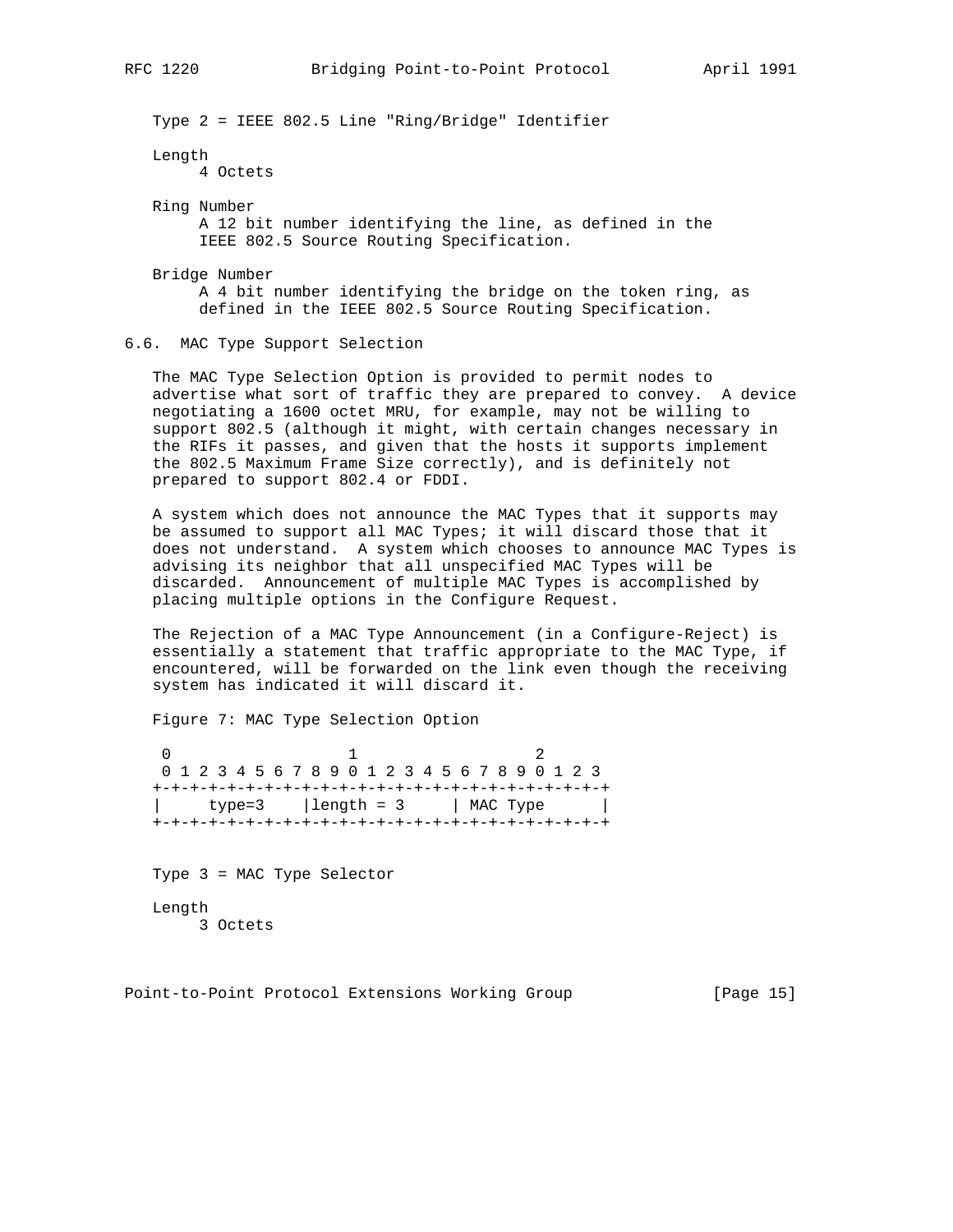MAC Type Selector One of the values of the PDU's MAC Type Field that this system is prepared to receive and service.

6.7. Tinygram Compression

 Not all systems are prepared to make modifications to messages in transit; on high speed lines, it is probably not worth the effort. This option permits the system to negotiate compression.

 Consistent with the behavior of other compression options in the Internet Point-to-Point set of protocols, no negotiation implies no compression. The systems need not agree on the setting of this parameter; one may be willing to decompress and the other not. A system which does not negotiate, or negotiates this option to be disabled, should never receive a compressed packet, however.

Figure 8: Tinygram Compression Option

 $0$  1 2 0 1 2 3 4 5 6 7 8 9 0 1 2 3 4 5 6 7 8 9 0 1 2 3 +-+-+-+-+-+-+-+-+-+-+-+-+-+-+-+-+-+-+-+-+-+-+-+-+ | type=4 | length = 3 | Compression | +-+-+-+-+-+-+-+-+-+-+-+-+-+-+-+-+-+-+-+-+-+-+-+-+

Type 4 = Tinygram Compression Support Option

 Length 3 Octets

 Compression Enable/Disable If the value is 1, Tinygram Compression is enabled. If the value is 2, Tinygram Compression is disabled, and no decompression will occur.

## 6.8. LAN Identification Support

 Not all systems are prepared to make use of the LAN Identification field. This option enables the systems to negotiate its use.

The parameter is advisory; if the value is "enabled", then there may exist labeled LANs beyond the system, and the system is prepared to service traffic to it. if the value is "disabled", then there are no labeled LANs beyond the system, and all such traffic will by definition be dropped. Therefore, a system which is advised that his peer does not service LAN Identifications need not forward such traffic on the link.

Point-to-Point Protocol Extensions Working Group [Page 16]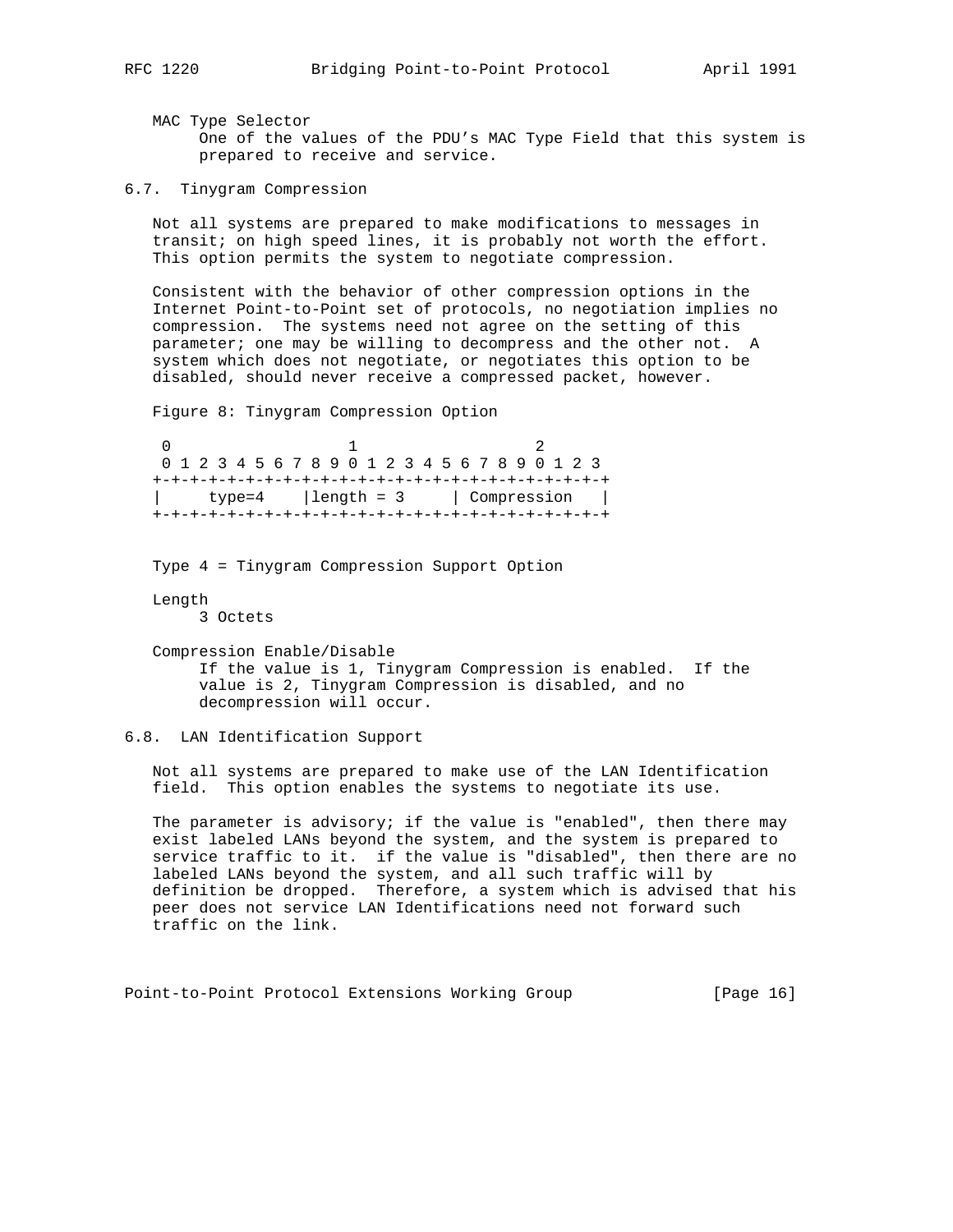The default value is that LAN Identification disabled. Figure 9: LAN Identification Option  $0$  1 2 0 1 2 3 4 5 6 7 8 9 0 1 2 3 4 5 6 7 8 9 0 1 2 3

 +-+-+-+-+-+-+-+-+-+-+-+-+-+-+-+-+-+-+-+-+-+-+-+-+  $type=5$  | length = 3 | Identification +-+-+-+-+-+-+-+-+-+-+-+-+-+-+-+-+-+-+-+-+-+-+-+-+

Type 5 = LAN Identification Support Option

Length

3 Octets

 Identification Enable/Disable If the value is 1, LAN Identification is enabled. If the value is 2, LAN Identification is disabled.

7. Acknowledgements

 This document is a product of the Point-to-Point Protocol Extensions Working Group. Special thanks go to Steve Senum of Network Systems, Dino Farinacci of 3COM, and Rick Szmauz of Digital Equipment Corporation.

- 8. Bibliography
	- [1] Perkins, D., "The Point-to-Point Protocol for the Transmission of Multi-Protocol Datagrams Over Point-to-Point Links", RFC 1171, CMU, July 1990.
	- [2] Hobby R., and D. Perkins, "The Point-to-Point Protocol (PPP) Initial Configuration Options", RFC 1172, CMU, UC Davis, July 1990.
	- [3] IEEE Draft Standard P802.1d/D9 MAC Bridges, Institute of Electrical and Electronic Engineers. Also Published as ISO DIS 10038, July 1989.
	- [4] IEEE Draft Standard P802.5d/D13 Draft Addendum to ANSI/IEEE Std 802.5-1988 Token Ring MAC and PHY Specification Enhancement for Multiple-Ring Networks, Institute of Electrical and Electronic Engineers, May 1989.

Point-to-Point Protocol Extensions Working Group [Page 17]